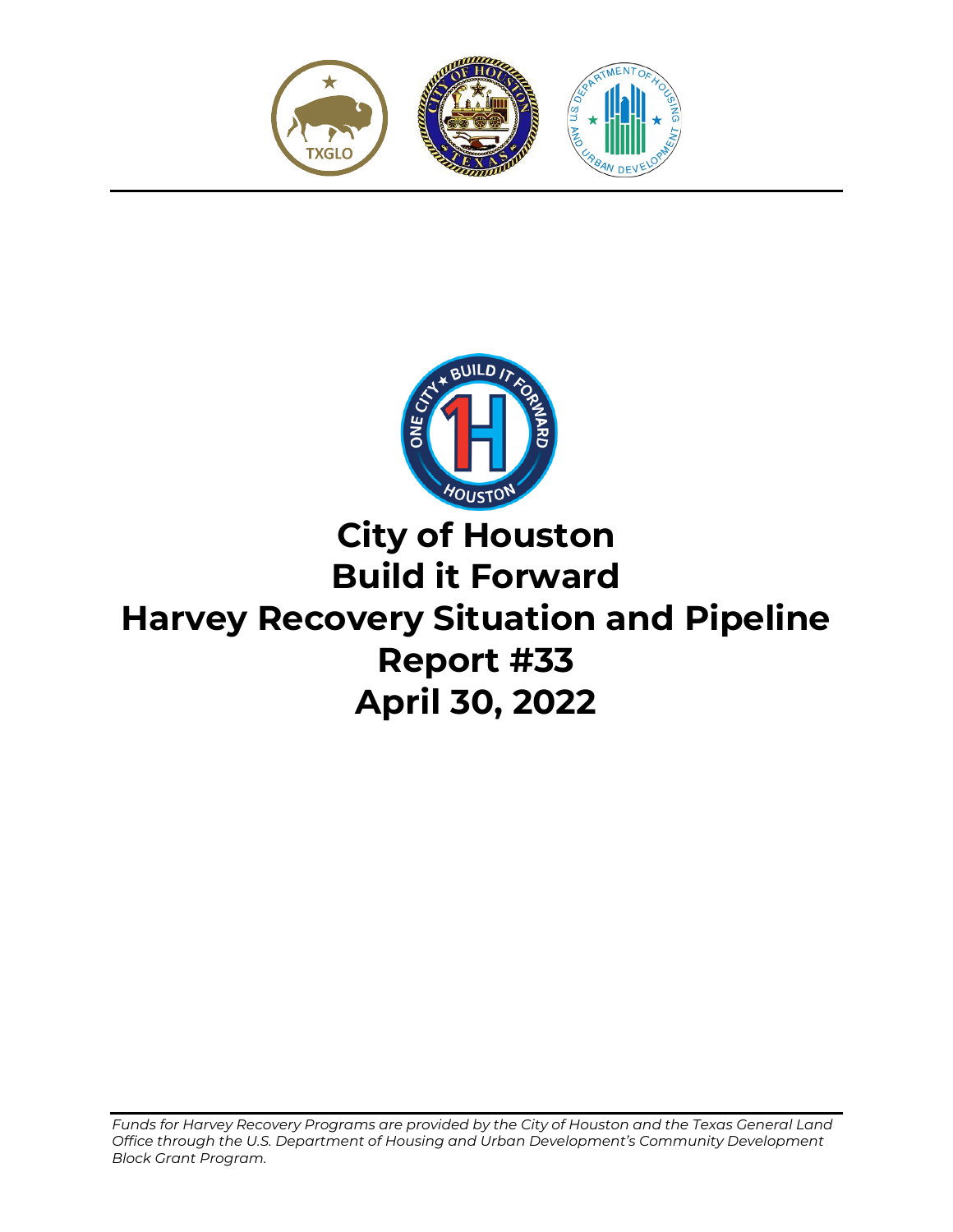

# **Harvey Recovery Situation and Pipeline Report #33**

April 2022

# **Situation Report: April 2022**

The City of Houston Homeowner Assistance Program (HoAP) helps homeowners affected by Hurricane Harvey repair and rebuild their damaged homes, or get reimbursed for work already completed. The program prioritizes low-and moderate-income homeowners, while serving Houstonians of all income levels. The Housing and Community Development Department (HCDD) administers the program for the City of Houston, through a sub-grant agreement with the Texas General Land Office (GLO)

The program launched in January 2019 with outreach to affected homeowners to encourage them to participate in the program. At the same time, the City was building capacity to repair and reconstruct homes and reimburse homeowners for repair expenses. The first homeowners were served in April 2019, with steady ramp up since then.

## **Single Family Current Status:**

- Submitted Single-Family Files to GLO: 1,358
- HoAP Submitted Files: 785
- HbAP Submitted Files: 573

### **GLO Approved Single-Family Files:** 1,215

- $-$  HoAP Approved Files: 742
- $-$  HbAP Approved Files: 473

#### **Single-Family Households with Assistance in Process:** 253

- $-$  Homeowners in contract closings/permitting/waiting NTPs: 123
- $-$  Recons Under Construction: 4
- Rehabs Under Construction: 0
- $-$  Approved homebuyers searching for home: 97

### **Total Single-Family Assisted:** 962

- Recons Completed: 202
- $-$  Rehabs Completed: 71
- Reimbursement checks sent: 313
- HbAP closed: 376

### **Current Multifamily Status:**

- 31 developments announced for \$350 million in funding and nearly \$1 billion in development cost.
- 6 developments announced and working through underwriting/legal documents, 17 are under construction, 2 developments are pending closing, and 6 developments have been completed.

There may be a few changes to the announced 9% Tax Credit developments once the State finalizes its list.

#### **Public Services Status:**

 $-$  18 different contracts with nonprofits approved by Council for a total of \$15.2 million.

### **Overall Funding Status: \*\*Based on Adjusted Budgets 2/26/21**

\$591 million (71% of total) with identified addresses/developments/nonprofits for funding currently under contract/LOI negotiations, underwriting or otherwise prepping for Council approval. \$413 million (50% of total) with Council Approved contract

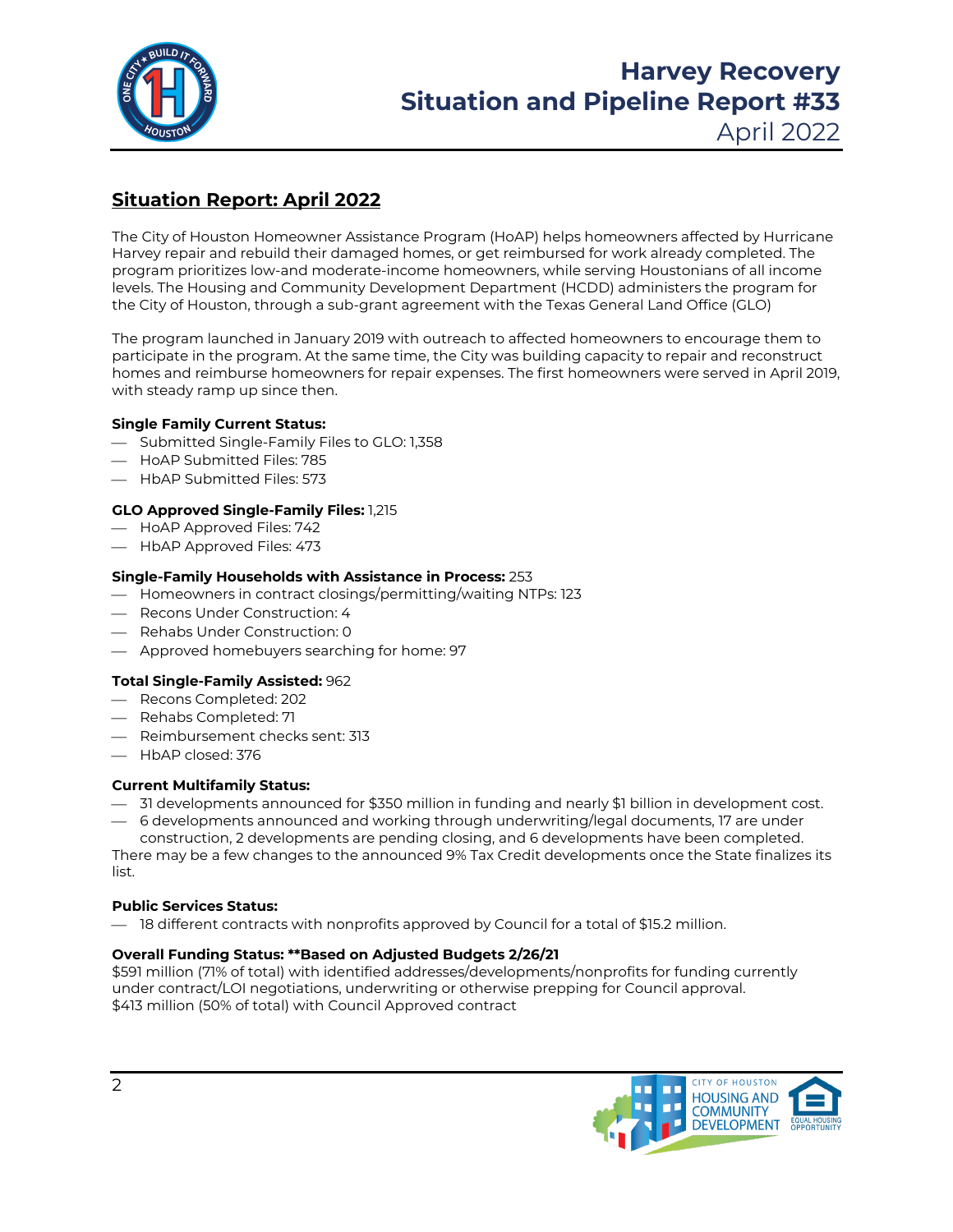

## **Program Overview**

#### **Notice to Harvey Homeowner Assistance Program Applicants**

The City of Houston and the Texas General Land Office (GLO) continue to work together on an agreement to help homeowners who need assistance with repair, reconstruction, and reimbursement for homes damaged by Hurricane Harvey.

At this time, the City of Houston will continue assisting homeowners whose repairs and reconstructions were approved by the GLO prior to October 6, 2020. All other repair and reconstruction applications, including those approved after October 6, 2020, will be transferred to the GLO to complete the process.

In addition, the GLO has granted the City of Houston limited funding to provide reimbursements for completed and eligible home repairs paid by a homeowner in excess of past aid the homeowner received from sources including insurance, FEMA, nonprofit assistance, and the Small Business Administration. The deadline for new applications has since passed. Those who submitted their applications prior to December 31, 2020 will continue to be assisted by the City of Houston.

Any questions for HCDD can be directed to our Call Center at 832-393-0550. The GLO's Homeowner Assistance Program team can be reached at 346-222-4686 or 1-866-317-1998 (toll-free) or at houston.glo@recovery.texas.gov. More information about the GLO's program can be found at recovery.texas.gov/hap/houston

We appreciate your patience, and we will continue to work hard to ensure a smooth transition of applications to the GLO, so that no one is left behind.

## **Table 1: Homeowner Assistance Program Snapshot**

| <b>Activity</b>                                         | As of 5-2-22 |
|---------------------------------------------------------|--------------|
|                                                         |              |
| <b>Total number of applications</b><br>submitted to GLO | 1,358        |
|                                                         |              |
| <b>Approved by GLO</b>                                  | 742          |
| Recons Completed                                        | 202          |
| Rehabs Completed                                        | 71           |
| Reimbursement checks sent                               | 313          |
| <b>HoAP Funds obligated</b>                             |              |
| HoAP funds obligated (as of<br>04/30/22)                | \$55,329,849 |

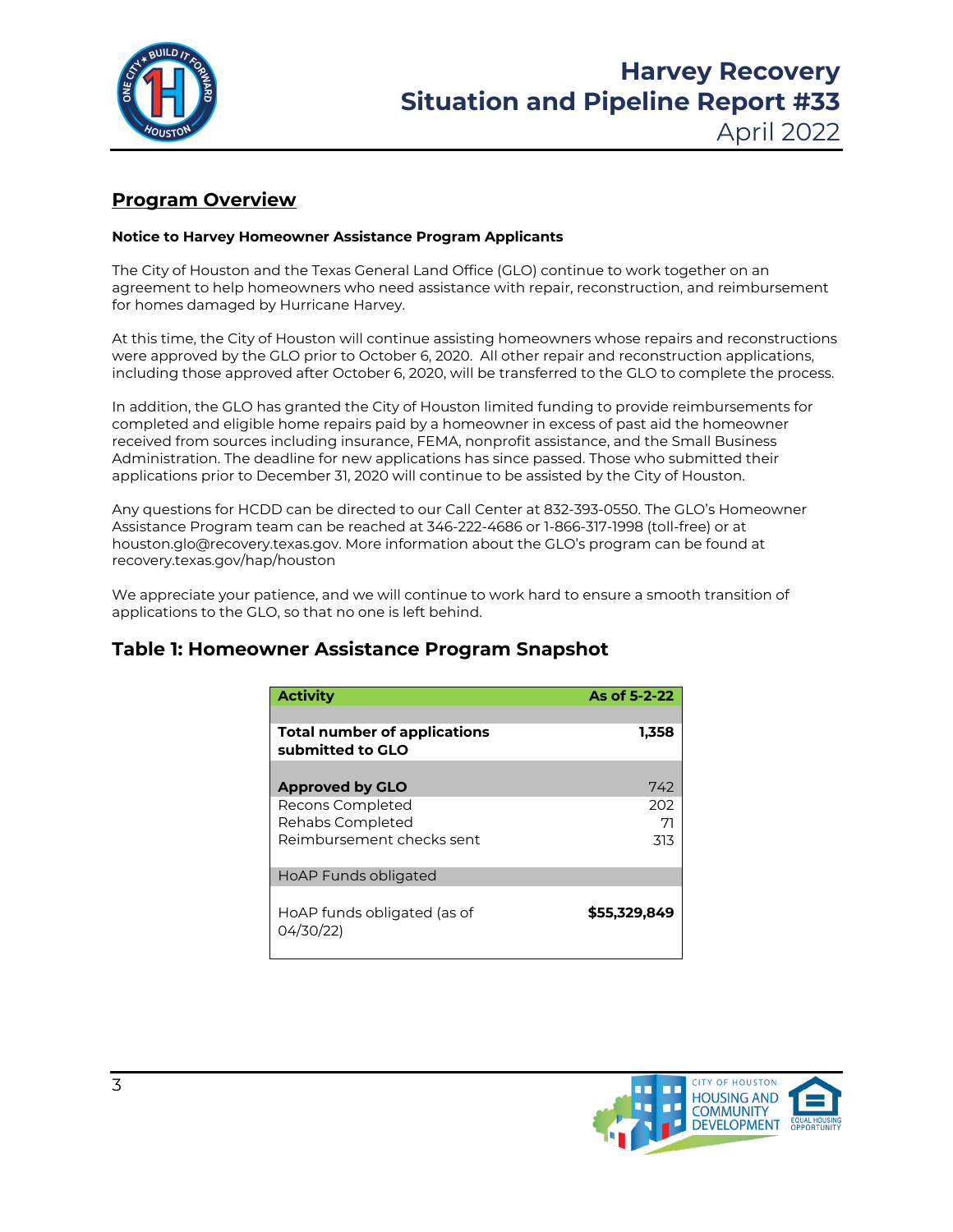

April 2022

## **Survey and Grant Award Progress**

**742 applicants have been approved by the GLO. 277** homeowners have received a Notice to Proceed to construction and **313** have received a reimbursement check (some homeowners may receive a reimbursement check while also participating in the city-managed program option).

## **Figure 1: Progress toward Grant Award (5-2-22)**



**Invited to Apply:** This category represents the most vulnerable residents and highest priorities from the survey respondents who have been invited to submit a complete application. The deadline for new applications has passed. Those who submitted their applications prior to December 31, 2020 will continue to be assisted by the City of Houston.

**Intake Complete:** This category represents the number of files that the City has received from the intake contractor, which are ready for review and eligibility determination. The difference between this category and the next category are the files that are waiting additional GLO-required documents from the applicant in order to complete the file. This number has dropped from last month due to files sent back to the intake contractor for further processing.

**Eligibility Review Complete:** This category represents the number of files that have been determined to be eligible per City, GLO and HUD standards. These files are now moving through inspections, environmental review and completion of the final scope of work with the builder and homeowner.

**Reimbursements Issued:** For homeowners who are reimbursement only, this is the final step in the process. Some homeowners receive both a reimbursement and additional repair, so they receive the reimbursement check immediately after the GLO issues the approval, and the home moves forward into construction for the remaining repairs.

**Rehabilitations Complete:** This category includes all homes that are through the repair only or reimbursement and repair process, with the homeowner having received the keys back to their home.

**Reconstruction Complete:** This category includes all homes that have been fully reconstructed with the homeowner having received the keys back to their new home.

**Notices to Proceed w/ Construction:** This category includes all homes that need repair or full reconstruction. The notice to proceed is to the builder, and involves the homeowner moving out of their home, the utilities being shut off, demolition if the home is to be reconstructed, and the full construction process.

**Approved by the GLO:** This category includes the number of homes out of the 785 submitted to the GLO that have received GLO approval. The next step for all homeowners is to sign the required contracts, regardless of whether they are receiving repair, reconstruction or reimbursement.

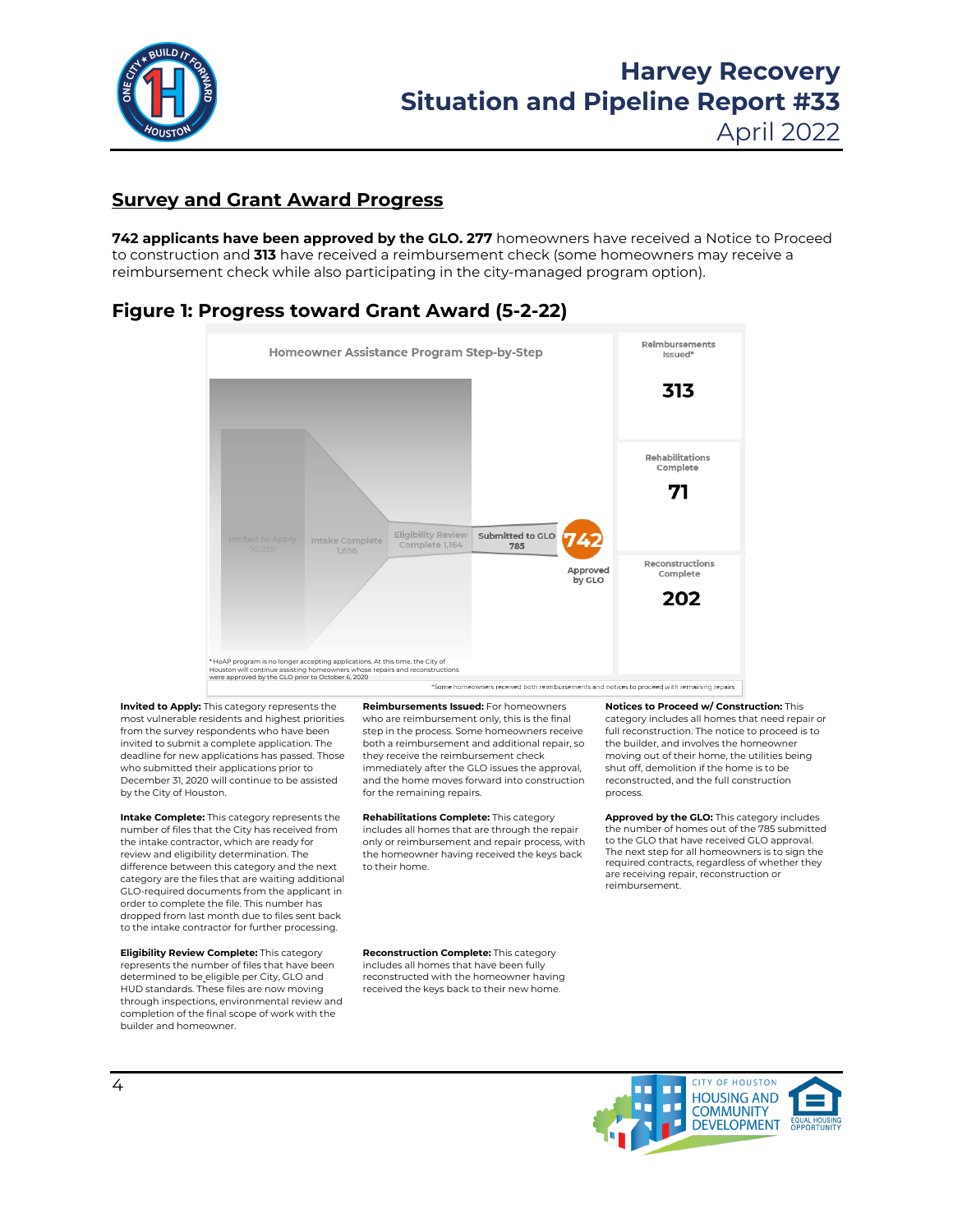

## **Snapshot: Harvey Homebuyer Assistance Program**

For many Houstonians, owning a home is a dream – one that is often out of reach. Incomes in Houston have not risen as quickly as home prices, which means fewer people can afford to buy homes. In the wake of Hurricane Harvey, many families had to delay their plans to find a home or start all over.

Life plans shouldn't be put on hold because of the weather. Harvey Homebuyer Assistance Program provides up to \$30,000 in assistance to families who were in Houston at the time of Hurricane Harvey, who are either buying a first home or replacing a Harvey-damaged home.

As of April, **473** applicants have been approved by the GLO for eligibility. **376** applicants have closed on their new homes.



*Additional qualifications apply. Program subject to change and/or cancellation without notice.* 

Learn more at - <https://recovery.houstontx.gov/hbap/>

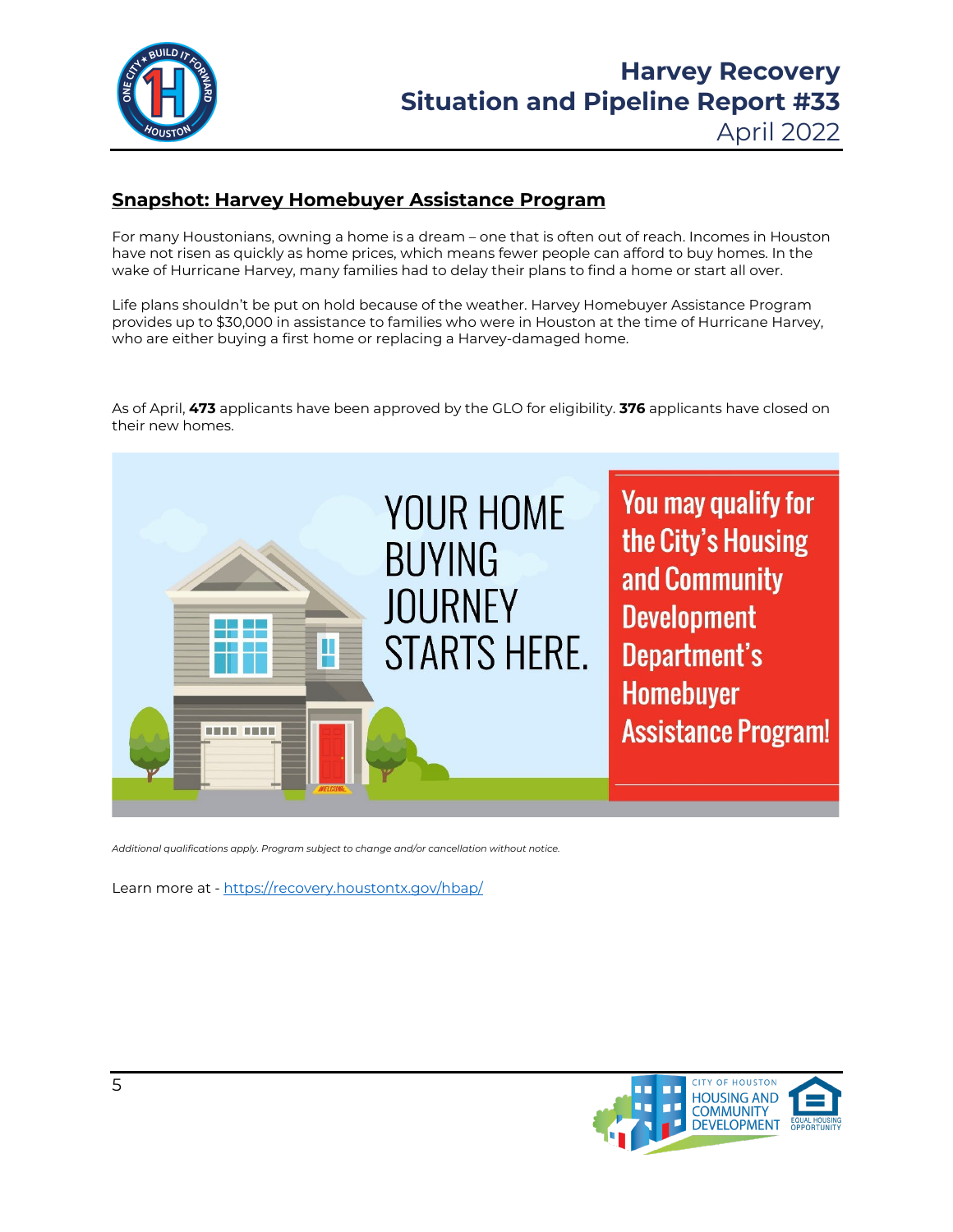

# **Snapshot: Multifamily Development**

The first of three rounds of funding for multifamily development opened in February 2019 and closed April 12, 2019. Fifty-six applications were reviewed and 14 were selected for funding. The selected developments will create 1,557 apartments in Houston, the majority of which will be rented at guaranteed-affordable rates to qualified renters.

# **Figure 2: Award summary: Round 1, Harvey Multifamily Program**





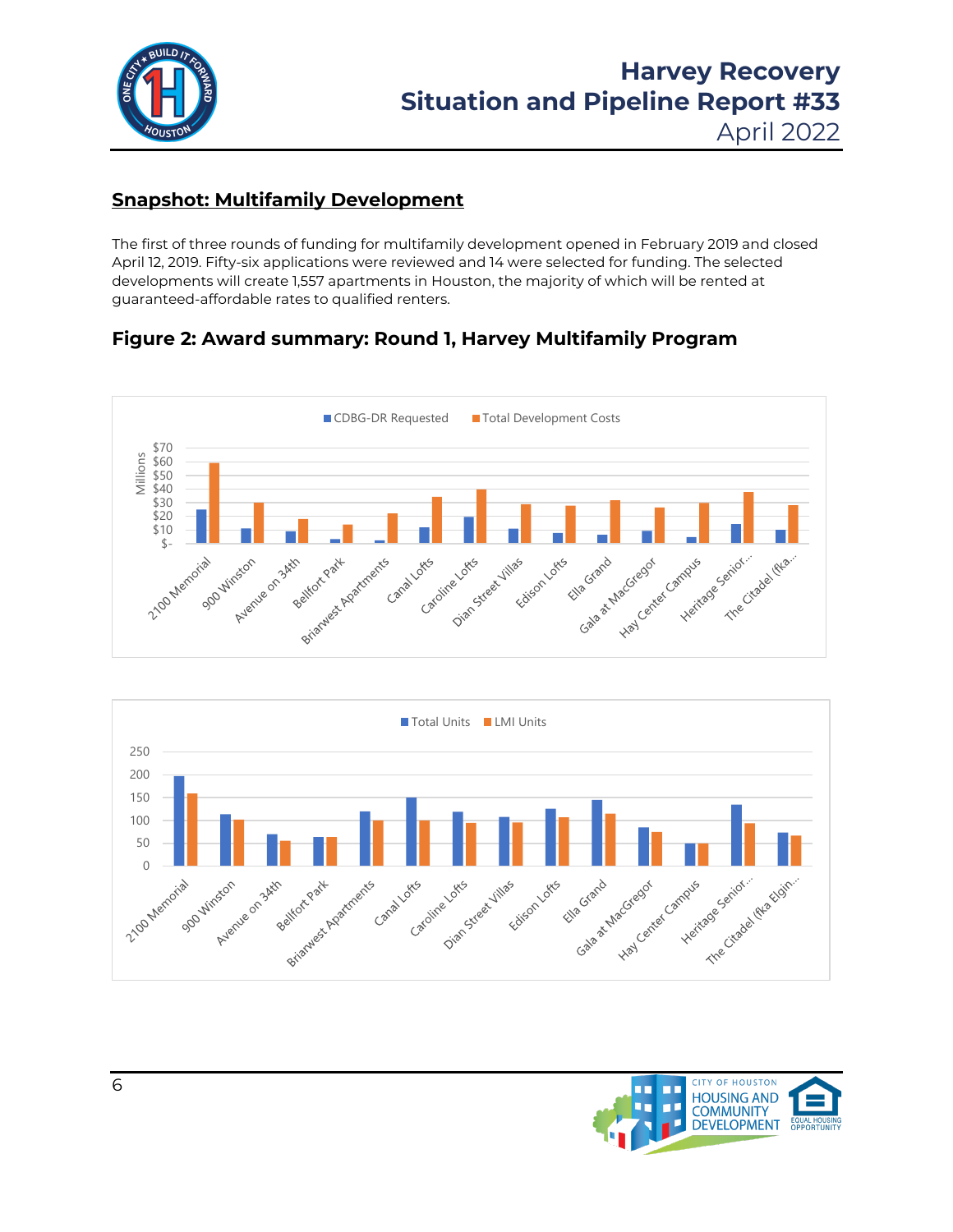

# **\$100 million expansion of Harvey Multifamily Program will provide additional affordable homes to essential workers, seniors, and vulnerable Houstonians.**

The Harvey Multifamily Program issued two calls for proposals, in early 2019 and early 2020. Through these two funding rounds, a total of 34 developments were chosen. Following the success of the application process and promise of the first two rounds, the Texas General Land Office approved an additional \$100 million expansion in March of 2021. With these funds a total of 15 transactions are completed, under construction or being prepared to be approved by City Council by July 1, 2022.

By combining program funding with other sources, including 4% and 9% tax credits and private financing, the Harvey Multifamily Program's \$450 million investment represents over \$1.2 billion in development. The 3,594 apartments created will include communities for seniors, supportive housing options for those experiencing housing insecurity, and workforce homes for individuals and families. 80% of all apartments created will be made affordable for residents considered to be low- or moderateincome.



# **Figure 3: Award summary: Round 2, Harvey Multifamily Program**

*Amount provided is based on the application and is subject to revision during HCDD underwriting.*

Funds for Harvey Recovery Programs are provided by the City of Houston and the Texas General Land Office through the U.S. Department of Housing and *Urban Development's Community Development Block Grant Program. For more information visi[t https://recovery.houstontx.gov/multifamily-program/](https://recovery.houstontx.gov/multifamily-program/)*

Press release - June 29, 2021 - [Harvey Multifamily Program is announcing that up to \\$28 Million will be](https://recovery.houstontx.gov/harvey-multifamily-program-is-announcing-that-up-to-28-million-will-be-available-for-the-currently-issued-notice-of-funding-availability-nofa/)  [available for the currently issued Notice of Funding Availability \(NOFA\)](https://recovery.houstontx.gov/harvey-multifamily-program-is-announcing-that-up-to-28-million-will-be-available-for-the-currently-issued-notice-of-funding-availability-nofa/)

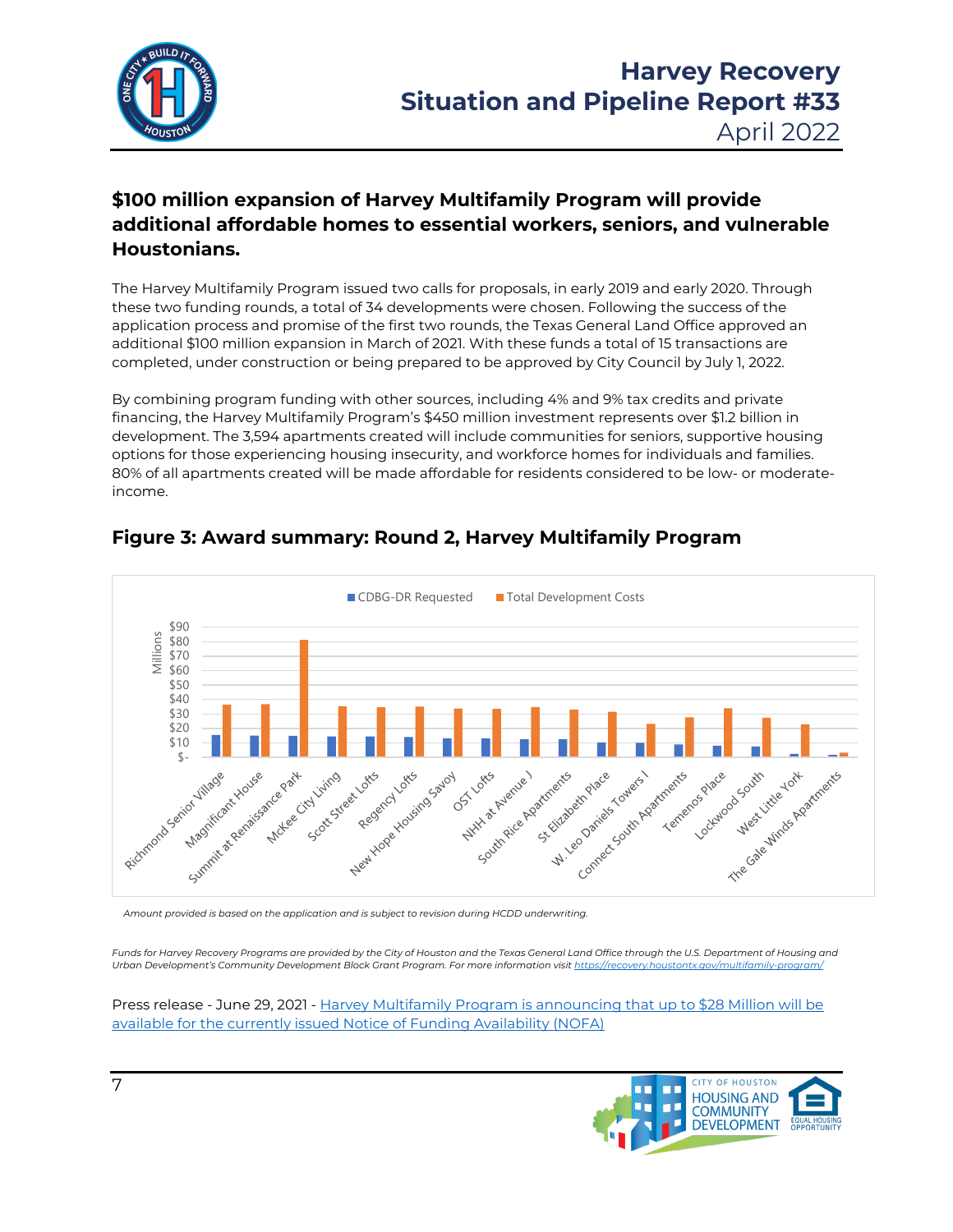

# **The Harvey Recovery Small Rental Program Awards \$20M to Nonprofit Housing Developers to Create Up to 14 Affordable Apartment Communities**

The City of Houston Housing and Community Development Department (HCDD) will select up to 14 developments to receive funding as Round 1 of the Harvey Recovery Small Rental Program. This program creates and rehabilitates small (2-7 unit) rental communities and helps build capacity and experience for local nonprofit developers to help build Houston's overall ability to provide quality, affordable homes for community members. Funding for the Harvey Recovery Small Rental Program is provided by the U.S. Department of Housing and Urban Development (HUD) as part of disaster relief efforts to rebuild after Hurricane Harvey.

This funding will provide \$20,470,326 to create 86 new homes for Houston renters. Proposals were scored based on including organizational capacity, cost efficiency, location, community factors, and how well the development will serve existing City of Houston priorities. Successful developments also provide services for special needs populations, access to local transit and high-ranked schools, and help develop priority areas such as the Mayor's Complete Communities. The list of awarded developments can be viewed in full below.

The five newly announced projects utilize 4% housing tax credits from the Texas Department of Housing and Community Affairs (TDHCA) along with other funding sources. These developments will contain resilient building features and contribute to an equitable recovery process that will provide affordable, quality homes for up to 40 years. More details on each of these proposals can be viewed in the table below.

## **Figure 4: Award summary: Harvey Small Rental Program**



*Amounts reflect the original application amount and are subject to revision during HCDD underwriting. Allocations may vary at the time of presentation to City Council.*

*Information about this round of funding rounds of funding can be found a[t recovery.houstontx.gov](https://recovery.houstontx.gov/hsrp/)*